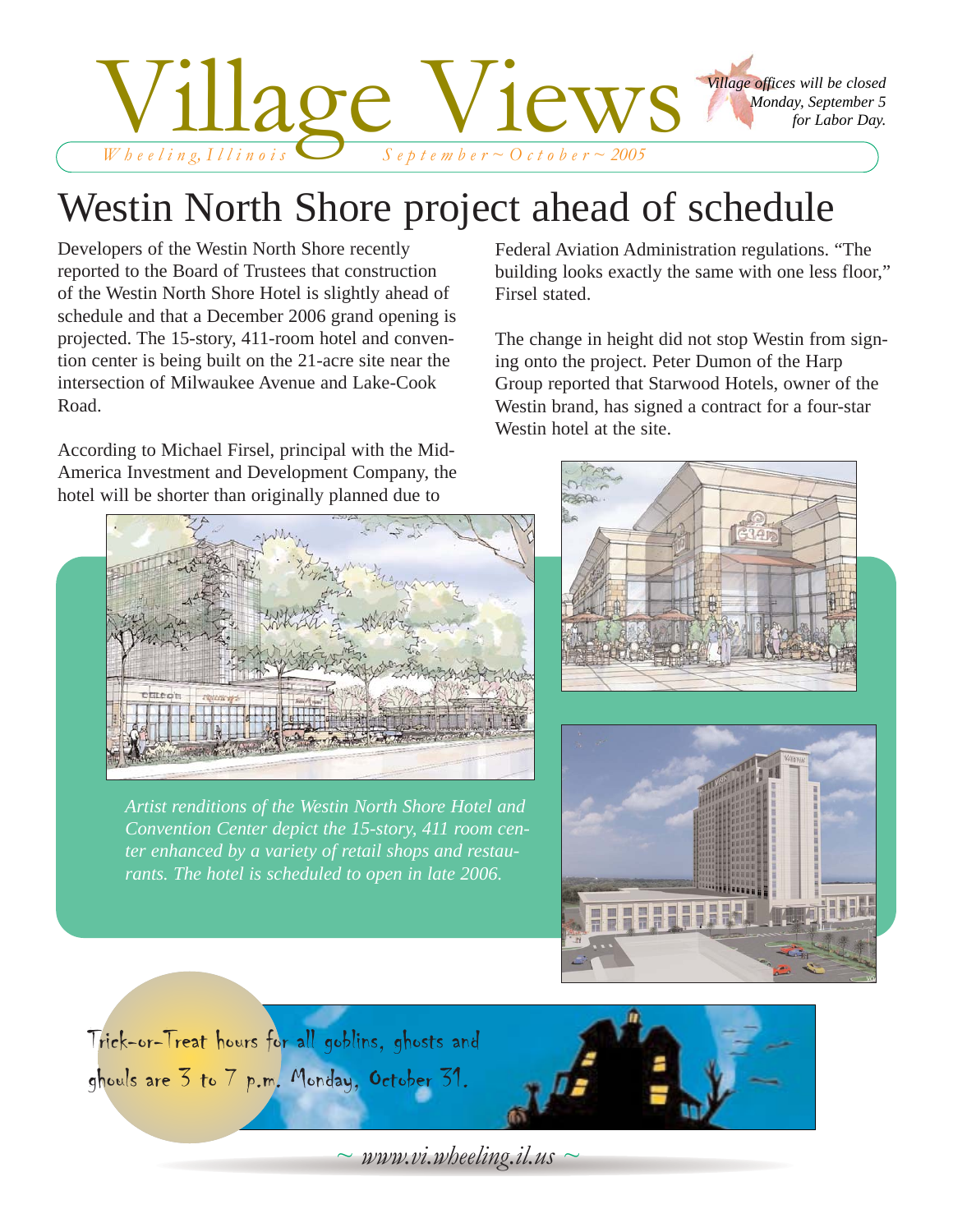# GFOA recognizes finance department

The Government Finance Officers Association of the United States and Canada (GFOA) recently awarded the Village of Wheeling with the GFOA's Distinguished Budget Presentation Award for its budget. The award represents a significant achievement for Wheeling as it reflects the commitment of the Village Board and staff to meet the highest principles of governmental budgeting. The recognition was for the Village's fiscal year that began January 1, 2004.

"We are obviously pleased and proud to be recognized by the GFOA for our efforts in creating and maintaining a fiscally responsible budget," said Mike Mondschain, Village of Wheeling Finance Director. "This is the 18th consecutive year the Village has been recognized and only four organizations throughout the entire state have received this award more consecutive years than Wheeling."

Wheeling had to satisfy nationally recognized guidelines for effective budget presentation to be considered for the award. The GFOA determines how the

overall budget serves as a policy document, financial plan, operations guide and communications device and must deem each component 'proficient.'

Since the inception of the GFOA's



Distinguished Budget Presentation Awards Program in 1984, approximately 900 organizations have been honored. This awards program is the only national awards program in governmental budgeting.

## Fitch - Chicago maintains Wheeling's AA+ bond rating

According to Michael Mondschain, Village of Wheeling Finance Director, Fitch Ratings-Chicago has assigned an 'AA+' rating to the Village of Wheeling's \$5.1 million general obligation (GO) sales tax bonds, series 2005. The 'AA+' rating is the second highest rating Fitch-Chicago assigns and will result in a lower interest rate regarding bond sales.

"This rating essentially makes the Village more attractive to bond purchasers when we sell them," Mondschain said. "These particular GO sales tax bonds are earmarked to fund land acquisitions related to the North Milwaukee/Lake-Cook tax increment financing (TIF) redevelopment project and to fund capitalized interest through Dec. 1, 2007."

The 'AA+' rating reflects the Village of Wheeling's economic diversification and steady tax base growth, manageable debt, and significant financial flexibility. Recent residential and commercial development continues to broaden the village's economic base as the manufacturing sector diminishes. Retail development growth and increases in the home rule sales tax rate have enhanced the village's sales tax base and reduced its reliance on the property tax. The village is likely to further enhance and diversify its revenue stream with the introduction of a food and beverage tax toward the end of 2005. The continued tax base growth and spending controls have enabled village administrators to meet the increased service demand while developing strong reserves.

Other factors that contributed to the high rating were economic expansion, good cost control, strong financial management and ample reserves which provide a significant source of internal financing for planned capital projects.

*2 ~ www.vi.wheeling.il.us ~ 2*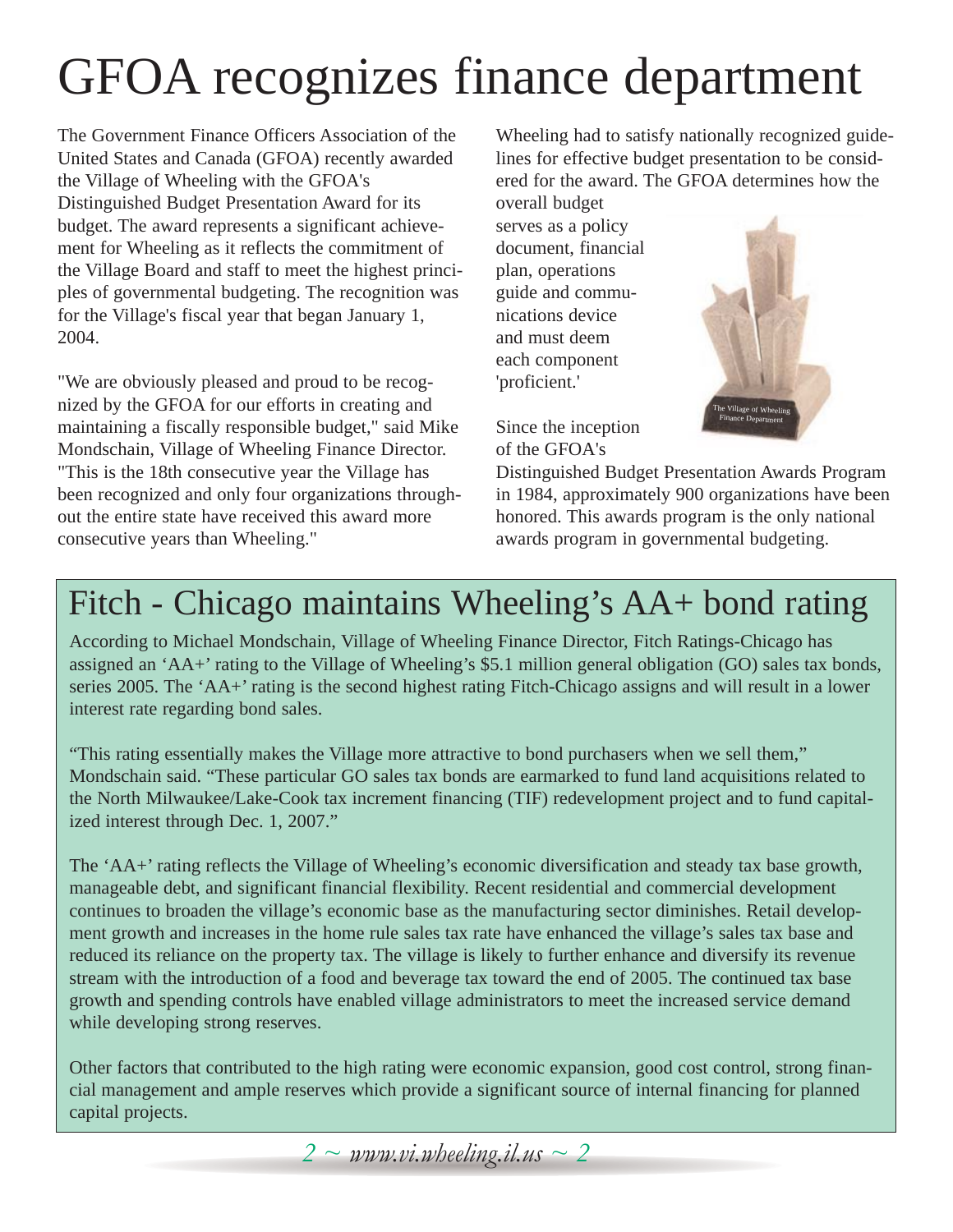# Wheeling scheduled to conduct special census

Due to annexations and numerous residential development projects, the Village of Wheeling will be conducting a partial special census this fall. The Village's next official census was not scheduled until 2011 resulting in the decision to contact the United States Census Bureau to conduct this special count.

According to Village officials, The special census is necessary since Federal and State governmental bodies share their revenues with municipalities based on population. "We anticipate that the special census of the newly annexed areas should mean that our population will increase between 3,000 to 4,000 persons," said Ken Bonder, Assistant Village Manager.

Current revenue sharing among Illinois municipalities is approximately \$100 per person meaning the

Village would receive an additional \$30,000 to \$40,000 annually. The total revenue from the special census would total between \$150,000 and \$200,000 between 2005 and 2011, when the regularly scheduled census would occur. All new and existing residential developments that

have come into Wheeling since 2000 will be a part of the special census. It is extremely important that everyone be counted as the end result is more revenue from the state.

The Village will begin accepting applications for part-time census takers once representatives from the U.S. Census Bureau arrive in September. Hiring and application procedures for all interested candidates will be posted on the Village website, broadcast on cable channel 17 and published in the Daily Herald and Wheeling Countryside as soon as possible.

## Family of Wheeling artist donates artwork to Village Board

The family of renowned Chicagoland artist William L. Rubin dedicated an original piece of artwork to the Village of Wheeling Board of Trustees during its August 8 meeting. The late artist's daughter, Pamela Brenghause, her husband Henry and children Georgine, Alan and Mitchell were on hand to see a piece of their father and grandfather's legacy officially dedicated to Wheeling.

Mr. Rubin and his wife Sylvia were 20-plus year residents of Wheeling and Ms. Brenghause thought it appropriate to dedicate a piece to the town he loved.

"Even though my father became a renowned artist primarily for his

depictions of Chicago, both he and my mother loved Wheeling and were proud to be residents of the community," Brenghause said.

Rubin's ability to transfer reality into art enabled him to transition from a successful businessman to full-time artist in the late 1970's. According to a feature article in the December 12, 1983 Crain's Chicago Business, Mr. Rubin's artwork adorned the walls of corporate giants like Quaker Oats Co. and Dart and Kraft, Inc. In addition, Mr. Rubin was the only artist chosen to exhibit at the city's 150th birthday party. His daughter related that it still not uncommon to see her father's artwork in a variety of venues around town.

"My family and I were having dinner at Harry Caray's Restaurant and I noticed a painting of Wrigley Field that looked familiar," Brenghause said. "Upon inspection, sure enough, there was his signature in the lower right-hand corner; that was a really neat moment."



*3 ~ www.vi.wheeling.il.us ~ 3*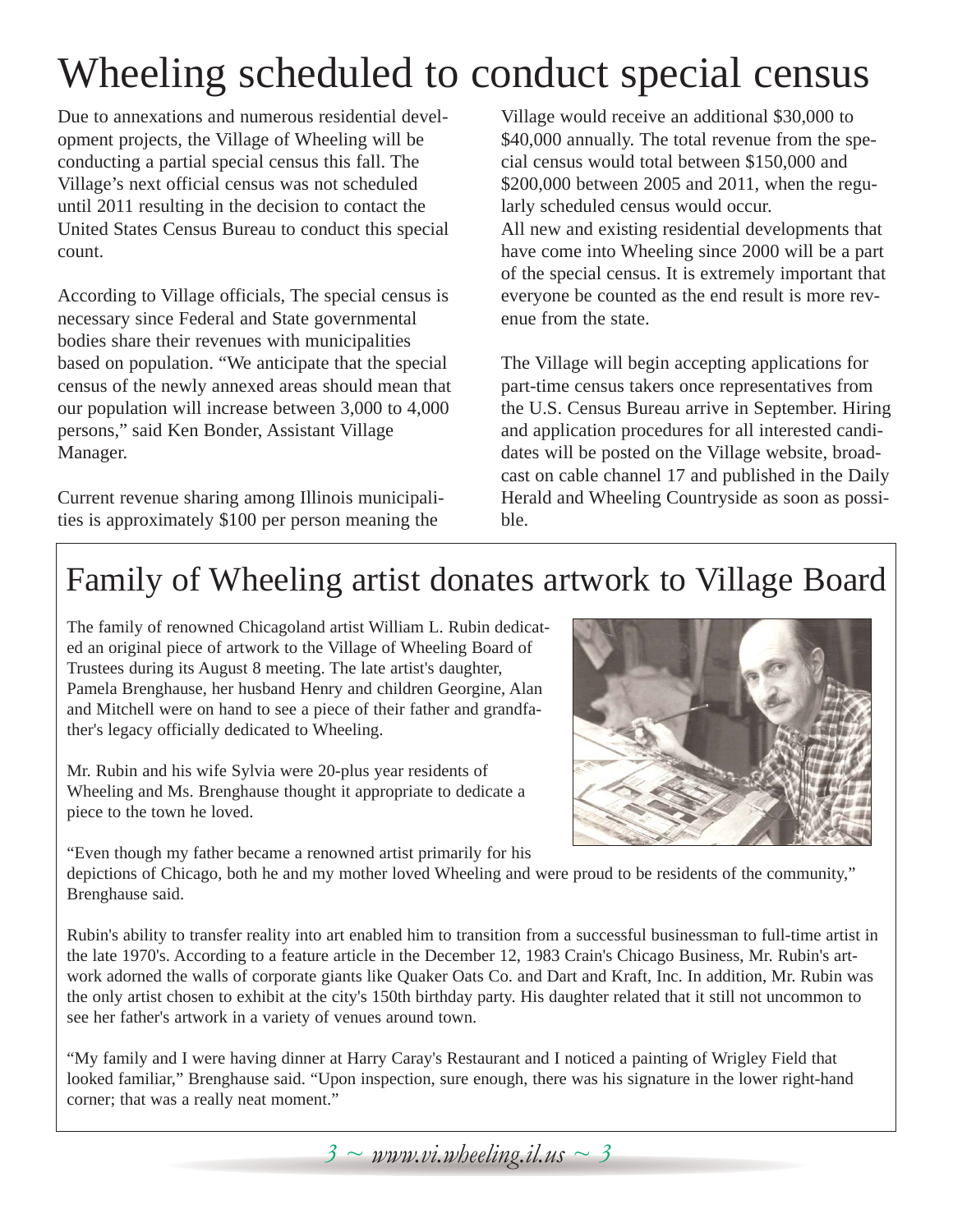## Leaf disposal program outlined

With the onset of the fall season, the Public Works Department reminds residents not to deposit leaves into streets and gutters. Leaves intentionally raked into streets/gutters have a clear and immediate detrimental effect on the Village's storm sewer system.

As we are all aware, rainfall during the fall season in our area is standard. Leaves deposited into streets/gutters will inevitably result in – during periods of even relatively minor rainfall – clogged storm sewer inlets and subsequent localized flooding. Correcting such problems takes significant man-hours and results in substantial added costs.

The Village's contract with Waste Management provides for alternative methods by which residents may dispose of leaves and other forms of landscape waste. In addition to paper landscape waste bags, residents may use plastic or metal refuse cans – the latter, of course, being emptied and returned to the resident for future use. Instead of the ongoing expense relating to the purchase of paper landscape waste bags, residents may wish to make a one-time investment into one or more plastic and/or metal refuse cans for this use. Wheeling is one of only a few communities where such a disposal method is available. Moreover, the Village eliminated the requirement of residents to purchase "stickers" for each bag/can of landscape waste disposed. Again, the intent of the Village was to provide a program offering the greatest ease and least amount of inconvenience to its residents.

### Reminder: permits may be required

Engineering Department permits are required for driveways, patios, sidewalks, parking lots, commercial sewer and water repairs, soil borings and monitoring wells.

Last year 200 permits were issued by the Engineering Department from January 1 to December 31. This year, by the end of July, the Department has already issued 204 permits. With much of the construction season ahead of us yet, we will continue to serve the community by issuing permits and with inspections for conformance to Village Standards.

If you have any questions regarding permits issued by the Engineering Department or need to schedule an inspection, please contact the Engineering Department at 847-459- 2985

# *News You Can Use*

### Surplus Property For Sale

Hoping to capitalize on the popularity of the internet, more specifically internet auctions, the Village has decided to sell its surplus property via an on-line government auction house,

www.propertyroom.com. This site is similar to ebay, however the items for sale are strictly government-oriented surplus,



i.e. computers, bikes, electronic equipment, unclaimed lost and found items etc. There is no cost to sign up and bid on items listed not only by Wheeling, but municipalities around the state and country. For more information, call 847-459-2600 or log onto www.propertyroom.com.

### Real Estate Transfer Certificate

The Village implemented a Real Estate Transfer Certificate Program August 1 that affects all transfers of ownership in real estate located within Wheeling. Essentially, the certificate ensures all water, sewer and garbage disposal fees have been paid prior to closing. Certificate applications will be available on the Village website, www.vi.wheeling.il.us, at Village Hall, 255 W. Dundee Road or can be mailed or faxed by calling 847-459-2600. There is no fee for this certificate, however applications must be received seven business days prior to closing to ensure it can be processed. The Village will notify the county recorder of deeds, title companies and real estate organizations of this new requirement. For more information, contact Michael Mondschain, Finance Director, at 847-459-2600.

### We love pets too, but.....

Village Ordinance 7.08.060 states that it is

unlawful for an animal to use or be upon any public street, sidewalk, parkway or public area within the village



except when such animal is on leash controlled by the owner or his or her agent. The short version? Please keep your animals on a leash when they are out of the house.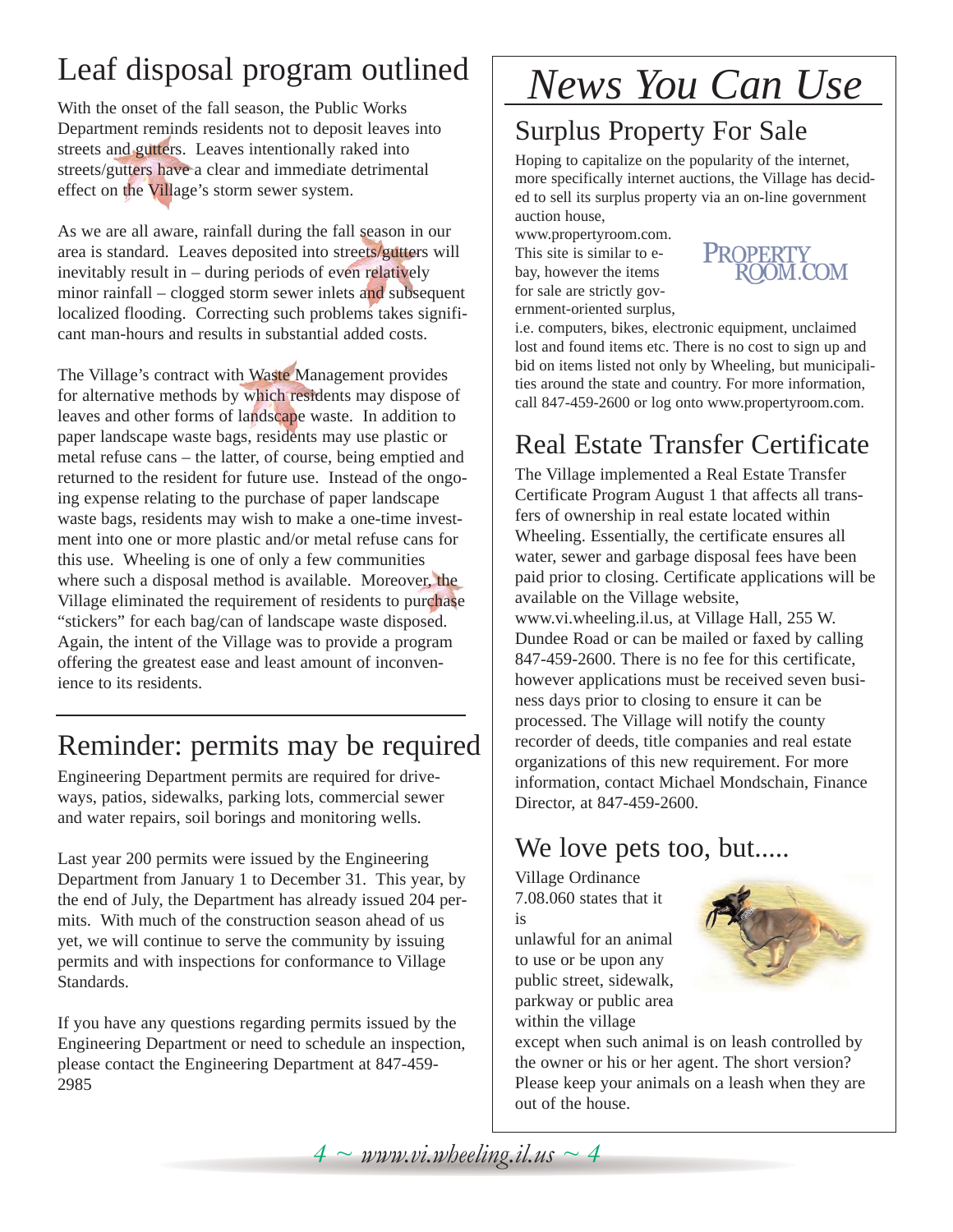

Pavilion Senior Center 199 N. First St. 847-459-2670

#### SeniorNet seeks instructors

The Wheeling SeniorNet Learning Center located at the Pavilion Senior Center is searching for volunteers to teach computer classes. There are no more than six students per class and two peer teachers instructing the class at a pace carefully designed for seniors.

We also need volunteers as Board members, scheduling the activities. Visit our web site

www.seniornet.org/usa/wheeling or for more information call the SeniorNet Hotline at 847-459-2666 X4131.

#### More volunteer opportunities

The Pavilion Senior Center has the following volunteer opportunities available:

**Craft Coordinator** - The 'Center' is looking for a volunteer who loves creating crafts and is willing to teach or help other for two hours, Tuesday mornings.

**Helping Hands Drivers** - Drivers are always needed to drive seniors to doctor appointments, medical testing, grocery shopping, etc. Drivers can choose the type of service they wish to offer and select appointments around their schedules.

**Meals on Wheeling Drivers** - Drivers are needed to distribute lunches to homebound seniors unable to perform tasks for themselves. You may select the day or days you are able to fit into your schedule.

**Community Paint-A-Thon** - The Community Paint-A-Thon is a unique partnership designed to paint the exteriors of homes owned and occupied by persons with limited financial resources, who are at least 60 years-old or older, or those who have a permanent disability and unable to do the work themselves. This project utilizes the support of many volunteers and community organizations to complete the task on one day, scheduled for **September 10, 2005.** We need your help to complete the day-long project of love.

For information about these and other volunteer opportunities, contact the Pavilion Senior Center at 847-459- 2670.

### FD, Senior Services team up to offer drive-thru flu shots

The Wheeling Fire Department and Senior Services Department will again be hosting a 'drive-thru flu clinic' on Saturday, October 29, 2005 from 10 am to 2 pm at Fire Station 24, 255 W. Dundee Road (attached to Village Hall). Wheeling senior citizens (65 and over), residents aged 14 or older with an underlying and clearly apparent chronic medical condition, or female residents who are currently pregnant, will be given priority from 10 am to 1 pm. From 1 pm to 2 pm, remaining stockpiles of vaccine will be made available to any individuals 14 years of age or older. Flu shots are payable with proof of Medicare Part B or by paying \$20.00 (cash or personal check). Pneumonia shots will also be available for \$30.00 (cash or check). No credit cards will be accepted. In addition to the flu and pneumonia shots, blood pressures will be taken and tire pressures checked, free of charge. Interested residents should line up with their vehicles behind the fire station and follow the posted signage.

#### *Mark Your Calendars*

*'Great Pavilion Center Rummage Sale!'* Pavilion Senior Center 199 N. First Street Friday, Sept. 23rd & Saturday, Sept. 24th 9a.m. to 3 p.m. Grab a friend or two and search for new and/or gently used treasures and trinkets!

*'Eyes of Wheeling Photography Contest'* The Human Rights Commission is sponsoring the 'Eyes of Wheeling' photography contest for high-school-age 'shutterbugs.' The contest encourages area youth to capture the diversity of Wheeling through the lens of a camera. Deadline for entries is December 12 and cash prizes will be awarded to 1st, 2nd & 3rd place and two honorable mention participants. For more information, call 847-459-2600.

 $5 \sim$  *www.vi.wheeling.il.us*  $\sim$  5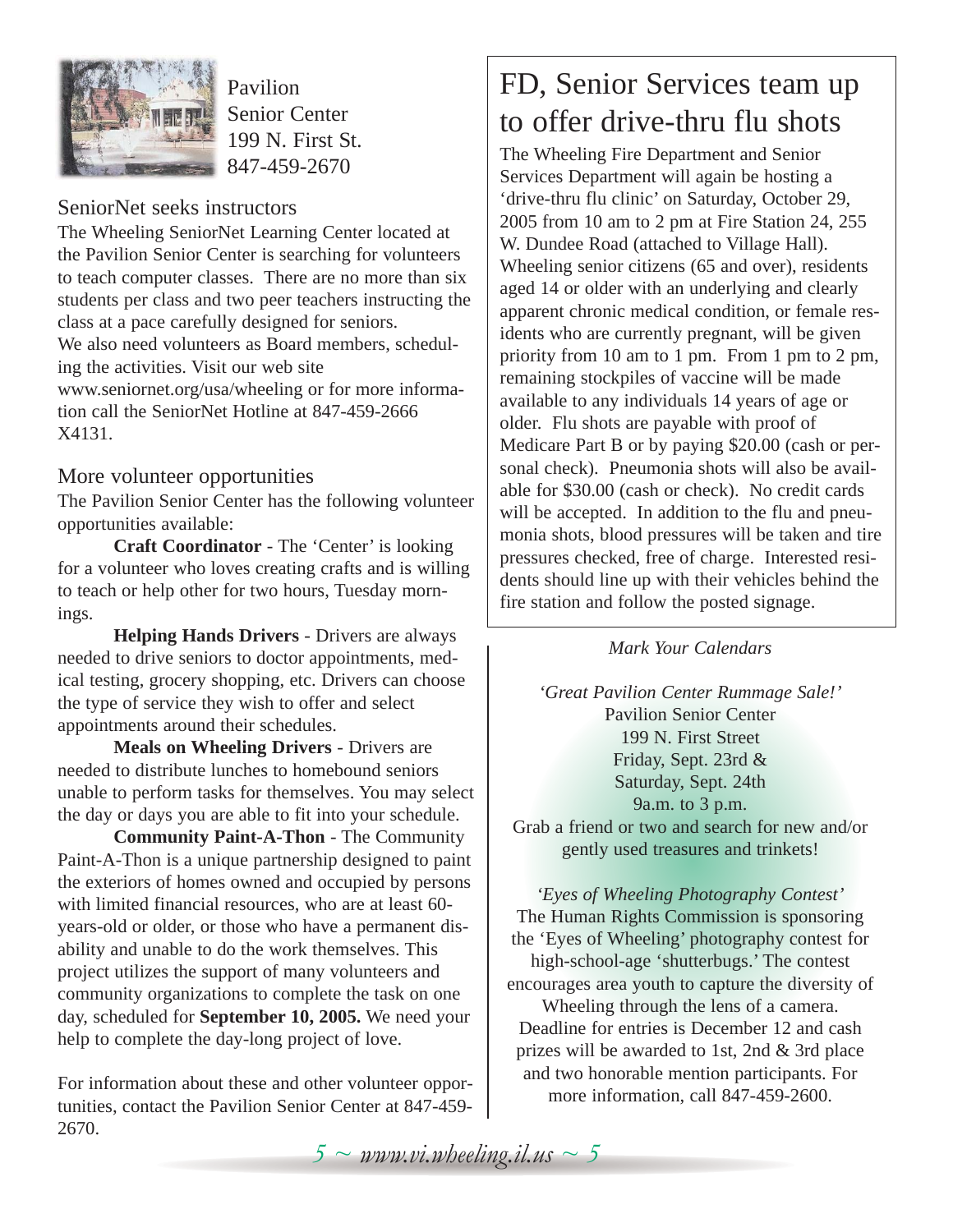# Fire Department lists fall safety precautions

*By taking a few simple precautions, fall can be a fun and exciting time of the year for you and your family:*

Warm days and cool nights - fall is in the air! Fall can be an exciting and fun time of the year but also a time of hidden dangers. By taking a few simple precautions, you and your family can safely enjoy the season.

School is back in session. Watch for children crossing the street before turning "Right on Red" at stoplights. Obey school bus warning lights and stop signs - come to a complete stop far back from the bus stop to avoid having child sudden step in front of your car. Stay a minimum of 20 feet behind school buses, since they have a large blind spot and the school bus driver cannot see you in the rearview mirror.

When you change you clocks for Daylight Savings on October 30th, change the batteries in your smoke detectors too! National statistics show that only 50% of the smoke detectors properly work when needed because of dead or missing batteries. Properly working smoke detectors increase your chances of surviving a fire in your home by more than 50%. If your smoke detectors are more than 10 years old, replace them with new ones. Combination or dual ionization/photoelectric smoke detectors give the best response for both smoldering and free flaming fires.

Practice a home fire drill with your family. Make sure everyone in your home knows what to do if a fire should occur in your home, as well, as how to properly evacuate your home and where to meet, once you are outside. Always plan two (2) ways out of every room in your home.

Have your furnace professionally cleaned and serviced. Not only will it save you money on your gas and electric bills, it will minimize the risk of mechanical breakdown later in the deep cold of winter. Worn-out and/or improperly maintained furnaces can also cause Carbon Monoxide (CO) to leak into your home.

CO is a tasteless, odorless gas that is deadly in moderate to high concentrations. Install a CO detector equipped with a digital read-out on all levels of your home for added family safety.

Properly dispose of landscape waste (including leaves) using curbside recycling from Waste Management. The burning leaves and other landscape waste are strictly prohibited in the Village of Wheeling. It not only presents a fire risk and additional pollution, it is also harmful to our residents suffering from respiratory conditions.

Do not pour gasoline from your lawnmower or other garden power tools down the sewers! Not only is this illegal but it is extremely dangerous! Vapors can back up into other homes where it can cause fires and explosions. Instead, pour the left over gasoline into your family car or truck. Even if the gasoline is mixed with some small engine oil, it is safe to use in your vehicle.

Remove leaves and other potential obstructions from your home's gutters and downspouts. This will minimize the chance of ice collecting and backing up into your attic in the middle of winter. When working on ladders, make sure both ladder feet are firmly on the ground and position ladders far away from overhead electrical lines, including the electrical service line to your home.

On Halloween, make sure children wear costumes that are non-combustible or made from natural fibers (wool or cotton). Avoid masks that obscure or hinder the vision of your child. Do not place candles or lit jack-o-lanterns along walkways, sidewalks, or porches where a child's costume may accidentally encounter the flame.

Homecoming parades, beautiful fall colors, and Halloween decorations. Make your fall season a safe one!



### A Hero Retires

The Village of Wheeling Board of Trustees officially retired Canine Officer Sabre, seen here with partner Sgt. Michael Porzycki, at its August 8 board meeting. During his career Sabre was not only instrumental in keeping the streets of Wheeling safe for its citizens, but he worked tirelessly as an ambassador for our Village. Sabre and Sgt. Porzycki participated in parades and festivals throughout the northwest suburbs and conducted hundreds of demonstrations for countless numbers of school children. We thank Sabre for his years of service; he will be missed.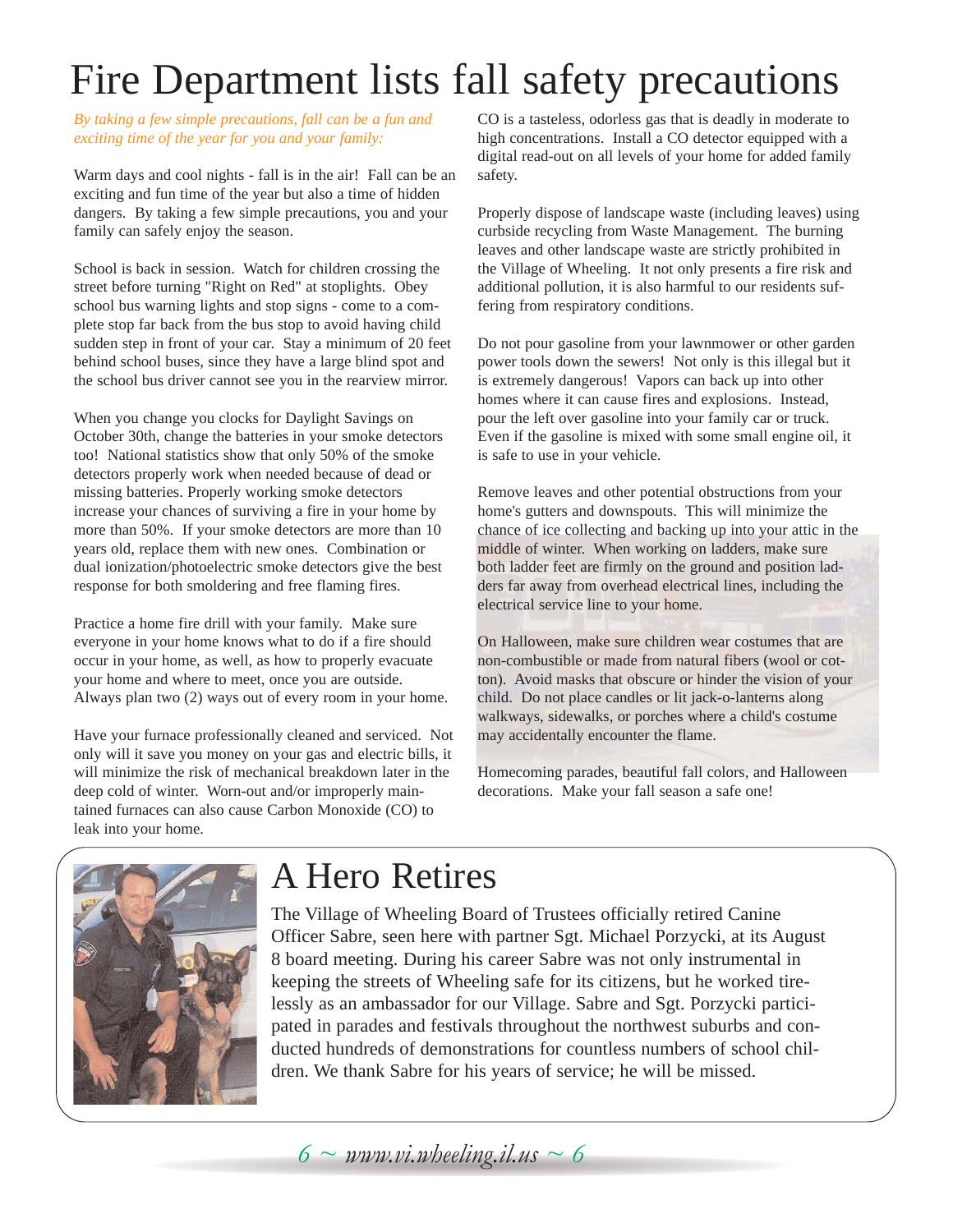# *News You Can Use*

Organizations wishing to conduct tag days (charitable fundraisers designed to solicit donations from motorists on public streets) must first get a village permit to do so. Permit applications are available at Village Hall, 255 W. Dundee Road and should be submitted no less than one month prior to the requested date as each request must go before the Village Board for consideration. Keep in mind, only one organization is allowed to conduct a tag day in the Village of Wheeling on any particular day.

In addition, if anyone suspects an organization is conducting a tag day without prior approval they are encouraged to contact the Wheeling Police Department non-emergency telephone number: 847-459-2632.

Thanks for a great celebration..... see you next year!



*On behalf of the Village of Wheeling President, Clerk, Board of Trustees and staff, thank you to everyone who visited the two-day 'Freedom Fest.' Mother Nature did her best to dampen everyone's spirits, but you persevered and made this year's July 4th celebration a memory-filled event. Special thanks go to Smith Family Construction, Inc., Gene's Village Towing, Bill Stasek Chevrolet, Waste Management and the Wheeling Park District for their sponsorship and support of 'Freedom Fest 2005.'*

#### ATTEND PUBLIC **MEETINGS**

Residents are invited to attend public meetings of Village Boards and Commissions. Most meet in the Village Hall Councilroom unless otherwise noted here.

# Regularly Scheduled Meetings

Village Board - Every Monday, 7:30 p.m.

Plan Commission - 2nd & 4th Thursdays of the month, 7 p.m.

Board of Health -

4th Tuesday, every other month, 7 p.m.

#### Human Rights Commission -

1st Tuesday of the month, 7:15 p.m., south half of Village Hall lunchroom.

Senior Citizens Commission - 3rd Monday of the month, 10 a.m., south half of Village Hall lunchroom

Fire and Police Commission - 3rd Wednesday of the Month,

2 p.m., Fire Department Training Room

#### Palwaukee Airport Commission -

3rd Wednesday each month, Committee of the Whole, 7 p.m.; Regular meeting, 8 p.m., Airport Offices, 1020 S. Plant Road.

#### Economic Development Commission - 1st Tuesday of the month, 7:30 a.m., south half of Village Hall lunchroom

#### Palwaukee Airport Community Engagement Council (PACE) -

1st Thursday of the month, 7 p.m., Airport Offices, 1020 S. Plant Road.

 $7 \sim$  www.vi.wheeling.il.us  $\sim$  7